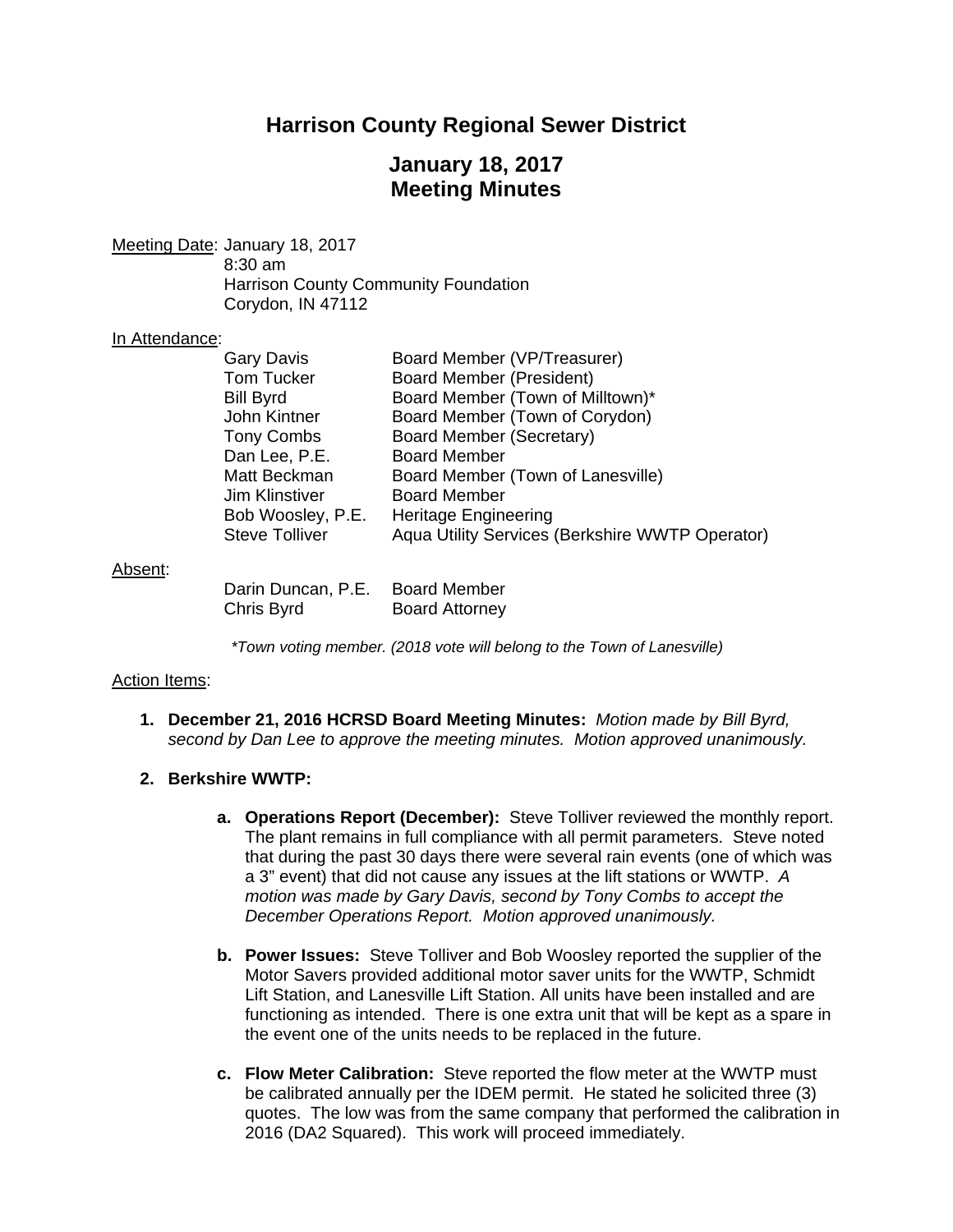HCRSD Mtg Minutes January 18, 2017 Page 2 of 3

> **3. Long Range Plan Update:** Bob Woosley provided an update from the sub-committee. The sub-committee recommends moving forward with a kick-off meeting with the Council and Commissioners to discuss an overview of the history of the District and the tasks accomplished by the District since formation. This meeting would be used an opportunity to discuss with the elected officials the District's thoughts on moving forward in the future and what items of concern do the elected officials want to ensure are addressed by the District. Bob will work to schedule this work session for February (preferably after the next scheduled District Board meeting).

## **4. Treasurers Report:**

- **a.** *Motion made by Bill Byrd, second by Jim Klinstiver to approve the December Treasurer's Report. Motion approved unanimously.*
- **b.** *Motion made by Gary Davis, second by Tony Combs to pay the following claims. Motion approved unanimously.*

## *District Checking Account:*

| i. Harrison REMC-WWTP electric service                          | \$1,419.68   |
|-----------------------------------------------------------------|--------------|
| ii. Duke Energy - lift station electric service                 | \$26.17      |
| iii. ACH - Checks & Check Register                              | \$104.39     |
| iv. Aqua Utility Services - Jan. WWTP Op. & LS Maint.           | $$3,139.23*$ |
| v. Town of Corydon - Dec. sewer bills                           | \$3,564.48   |
| vi. Dillman, Chastain, Byrd - meetings & legal ad               | \$196.72     |
| vii. Heritage Eng. - retainer/website/utility locate assistance | \$905.00     |
| viii. US Postal Services - 2017 PO Box renewal                  | \$130.00     |
|                                                                 |              |

*\*Increased as a result of annual inflationary increase allowed per contract.* 

**c.** Long Range Plan Update: *Motion made by Jim Klinstiver, second by Bill Byrd to approve the Heritage Engineering invoice in the amount of \$345.00. Motion approved unanimously.* This invoice will be paid by the County as part of the approved County Funds in account number 30302.

## **5. Other Items:**

- **a. Board Appointments:** Gary reported that he and Dan Lee were both reappointed to the Board by the Harrison County Council.
- **b. Board Meeting Date:** Tom suggested the meetings be moved from the current third Wednesday of the month to a new day to allow Dan Lee to attend. Dan's work schedule takes him out of town during the middle part of the week. It was agreed that the meetings will be moved to Friday if the HCCF meeting room is available. Tom will follow up and let everyone know if this change will be made.